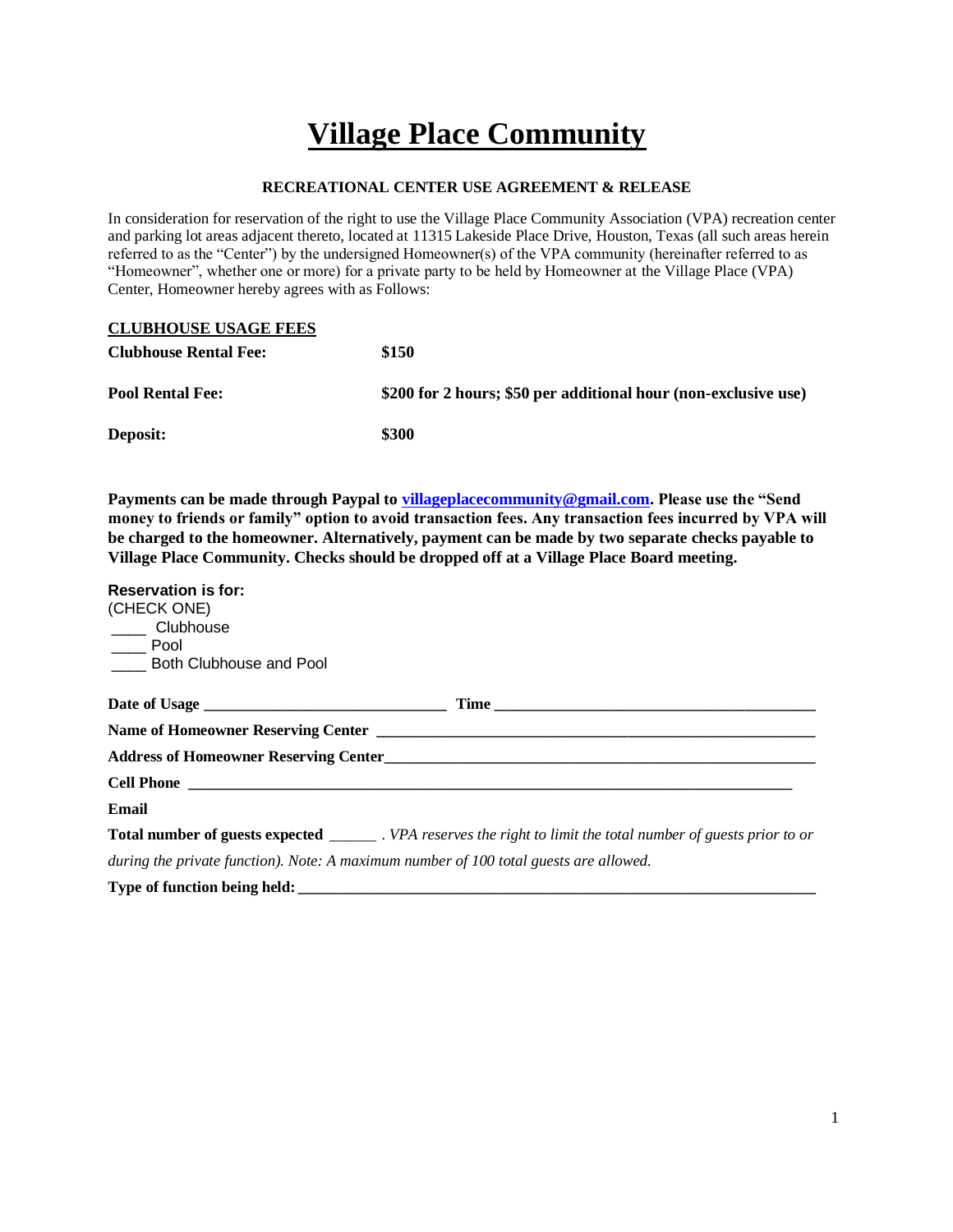- 1. **Terms of Usage:** Homeowner and Homeowner's guests and invitees shall use the Center only in strict compliance with all rules established by VPA for use of the Center, including all rules posted at the Center, and each of the following ("Rules and Regulations"):
	- a. The Center may be reserved: (i) only by a full time Homeowner (or Tenant of 21 yrs of age) of the VPA subdivision: and (ii) only if all assessments applicable to the lot, upon which Homeowner resides, are paid in full.
	- b. While VPA does employ lifeguards and other personnel to supervise the pool during certain hours of operation, any Homeowner renting the pool must contact the Pool Management Company to make arrangements for additional lifeguards for pool use. This stipulation is regardless of whether or not use is during normal operational hours. Parties greater than 15 people that are swimming must make arrangement for additional lifeguards.
	- c. All parties shall end (I) on weekdays by 10:00 p.m. and (II) on weekends by midnight and all clean up, as set forth in paragraph 3(a), shall be completed within thirty (30) minutes following the end of the party. The pool must be vacated by 10:00 pm.
	- d. All persons attending the party shall leave the Center (including the adjacent parking lot areas) within thirty minutes following the end of the party. This rule shall apply to any full time Homeowner of the VPA subdivision if the party ends during regular pool hours.
	- e. Cooking, and use of any glass or other breakable containers or utensils (including bottles, glasses or plates) are, each and all, prohibited outside the confines of the clubhouse room.
	- f. Barbecuing, grilling and meat smoking are confined to the Association Park grounds and may not be performed inside the clubhouse.
	- g. Noise levels, including music, shall be maintained at a level, which is not audible inside any house in the VPA subdivision or a nuisance or annoyance to area Homeowners.
	- h. Nails, bolts, sticky adhesives or any item that may cause damage to the Center are strictly prohibited. Any damage, including but not limited to, holes, chips, nicks, scratches or tears, caused by such use will be charged to the Homeowner renting the Center.
	- Use of the Center for the party is limited to only the date(s) and time(s) set forth above. VPA, its officers, agent or employees, shall be authorized to immediately terminate such use and to require Homeowner and Homeowner's guest(s) to immediately vacate the Center when, in the sole opinion of VPA, its officers, agents or employees, the conduct of any person becomes offensive, noisy, dangerous, or illegal, or is otherwise in violation of any rules and regulations or which infringes upon the rights of adjoining property owners or Homeowners.
	- j. Use of clubhouse and/or pool does not include use of tennis courts.
	- k. Use of Center is restricted to social/recreational use only. No business, whether for profit or not, is allowed.
	- l. All parties with guests under 21 yrs of age must be chaperoned by an adult over 21.